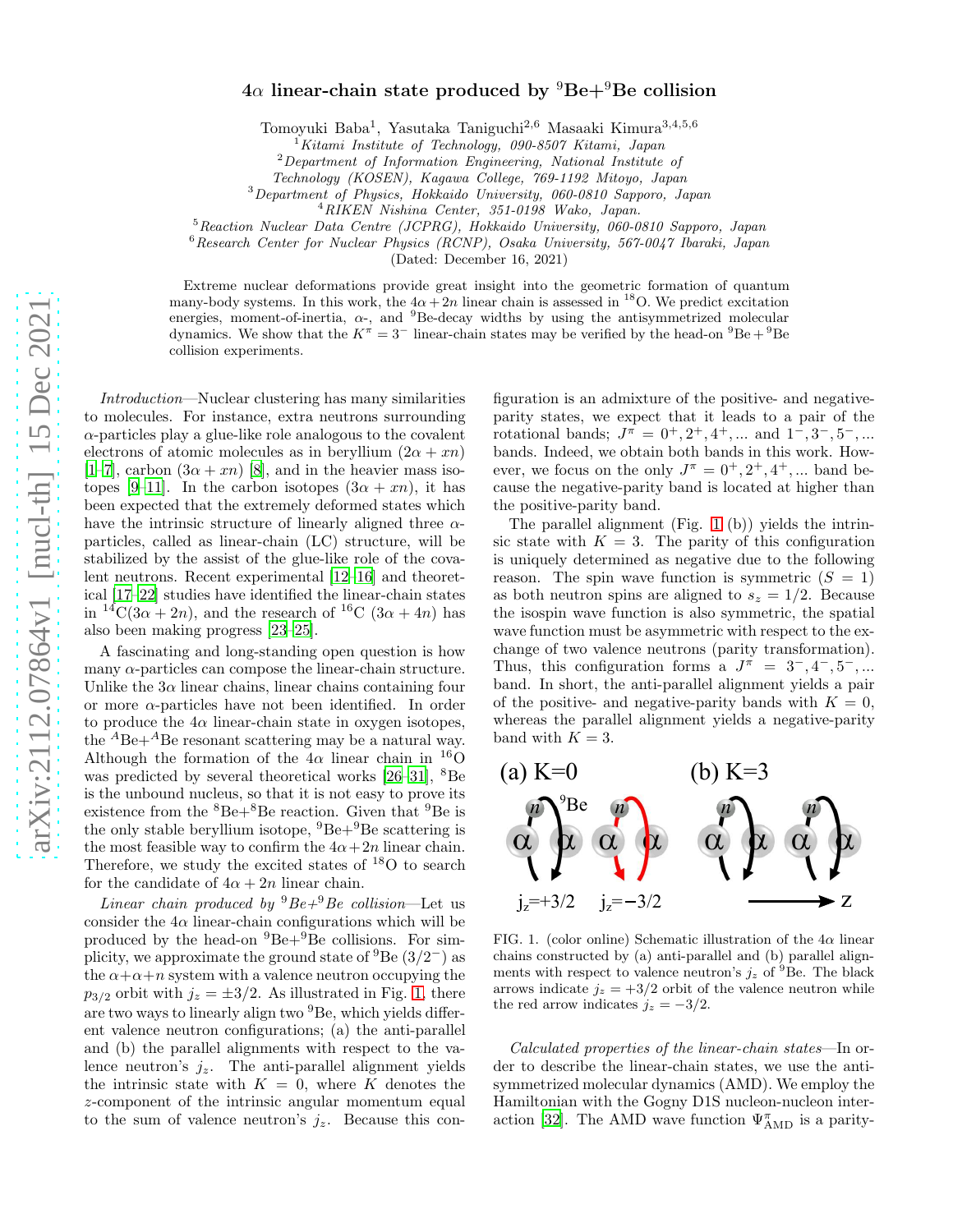projected Slater determinant of single particle wave packets,

$$
\Psi_{\text{AMD}}^{\pi} = \hat{P}^{\pi} \Psi_{\text{AMD}} = \hat{P}^{\pi} \mathcal{A} \{ \psi_1, \psi_2, ..., \psi_A \}. \tag{1}
$$

Here,  $\hat{P}^{\pi}$  is the parity-projection operator, and  $\psi_i$  is the single particle wave packet which is a direct product of the deformed Gaussian for the spatial part, spin  $(\chi_i)$  and isospin  $(\xi_i)$  parts [\[33\]](#page-4-13),

$$
\phi_i(\mathbf{r}) = \prod_{\sigma=x,y,z} \exp\left\{-\nu_\sigma \left(r_\sigma - \frac{Z_{i\sigma}}{\sqrt{\nu_\sigma}}\right)^2\right\} \otimes \chi_i \otimes \xi_i, \tag{2}
$$

$$
\chi_i = a_i \chi_\uparrow + b_i \chi_\downarrow, \quad \xi_i = \text{proton} \quad \text{or} \quad \text{neutron.}
$$

The centroids of the Gaussian wave packets  $Z_i$ , the direction of nucleon spin  $a_i, b_i$ , and the width parameter  $\nu_{\sigma}$  are the variables determined by the frictional cooling method [\[34](#page-4-14)]. In this study, we impose the constraint on the quadrupole deformation parameter  $\beta$  to describe extremely deformed  $4\alpha$  linear chain. After the variational calculation, the eigenstate of the total angular momentum J is projected out. We perform the generator coordinate method [\[35\]](#page-4-15) by employing the quadrupole deformation parameter  $\beta$  as the generator coordinate.

In our previous work [\[36\]](#page-4-16), it has been shown that the AMD plausibly describes the low-lying states of <sup>18</sup>O. The binding energy of  $^{18}O$  is calculated as 139.97 MeV whereas the observed value is 139.81 MeV. The low-lying excited states including the  ${}^{14}C + {}^{4}He$  cluster states are also reasonably described. Therefore, we expect that the AMD can also precisely describe higher-lying states of <sup>18</sup>O.



<span id="page-1-0"></span>FIG. 2. (color online) Calculated energies above  ${}^{9}Be + {}^{9}Be$ threshold of the linear-chain states as a function of angular momenta. The energy is relative to 23.64 MeV.

Note that the present calculation does not assume a prior linear-chain configuration. In fact, we obtain many excited states with various cluster and non-cluster states. Among these excited states, we assign two rational bands as the linear-chain candidates shown in Fig. [2;](#page-1-0) a positiveparity band built on the  $0^+$  state followed by  $2^+, 4^+, \dots$ states and a negative-parity band built on the 3<sup>−</sup> state followed by  $4^-, 5^-, \dots$  states. We remark that the spinparity of these bands is consistent with that expected

from the  ${}^{9}Be + {}^{9}Be$  configurations discussed above. The reasons for this assignment are as follows. The member states of each band have the same intrinsic structure. All positive-parity band members have a large overlap with the intrinsic wave function shown in Fig.  $3(a)$ . Its proton density distribution shows the linear alignment of four  $\alpha$  particles, and the two valence neutrons occupy the negative-parity orbits with  $j_z = \pm 3/2$ . This intrinsic structure is approximately the anti-parallel configuration shown in Fig.  $1(a)$ . However, differently from Fig.  $1(a)$ , the two valence neutrons are localized around two  $\alpha$ particles at the center because of the attraction between valence neutrons and no Pauli exclusion. Therefore, the total system forms the  $\alpha + {}^{10}Be + \alpha$  -like structure.

The intrinsic state of the negative-parity band is shown in Fig. [3](#page-1-1) (b1) and (b2). The proton density distribution indicates that this band also has  $4\alpha$  linear-chain core. A valence neutron occupy the negative-parity orbit with  $j_z = 3/2$  (Fig. [3\(](#page-1-1)b1)), and the other occupies the positive-parity orbit with  $j_z = 3/2$  (Fig. [3\(](#page-1-1)b2)). These single-particle orbits can be understood as a linear combination of the  $p_{3/2}$  orbits of two <sup>9</sup>Be. Let us denote the  $p_{3/2}$   $(j_z = 3/2)$  orbit of the left (right) side <sup>9</sup>Be as  $\varphi_L$  ( $\varphi_R$ ), which are schematically illustrated as black arrows in Fig. [1\(](#page-0-0)b). Then, the single-particle orbits are represented as,

$$
\varphi_{\pm} = \frac{1}{\sqrt{2}} (\varphi_L \pm \varphi_R).
$$

They generate an orthogonalized pair of the negativeand positive-parity orbits with  $j_z = 3/2$ , which corresponds to Fig. [3](#page-1-1) (b1) and (b2), respectively. This intrinsic state corresponds to the parallel configuration in Fig. [1.](#page-0-0) In contrast to the anti-parallel configuration, the two valence neutrons separately locate the left and right side Be because of the Pauli principle which results from their parallel spin. We find that only these two bands have the structure corresponding to the  $^{9}Be + ^{9}Be$  head-on collision in the vicinity of the energies near the  ${}^{9}Be + {}^{9}Be$ threshold.



<span id="page-1-1"></span>FIG. 3. (color online) Density distributions of the intrinsic states of the linear-chain bands. Contour lines show the proton density distributions and color plots show the valence neutron orbits. Panel (a) shows the intrinsic state of the positive-parity band, in which two valence neutrons occupy the negative-parity orbits with  $j_z = \pm 3/2$ . Panel (b1) and (b2) show the intrinsic state of the negative-parity band, in which a valence neutron occupies the negative-parity orbit with  $j_z = 3/2$  (b1), and the other occupies the positive-parity orbit with  $j_z = 3/2$  (b2).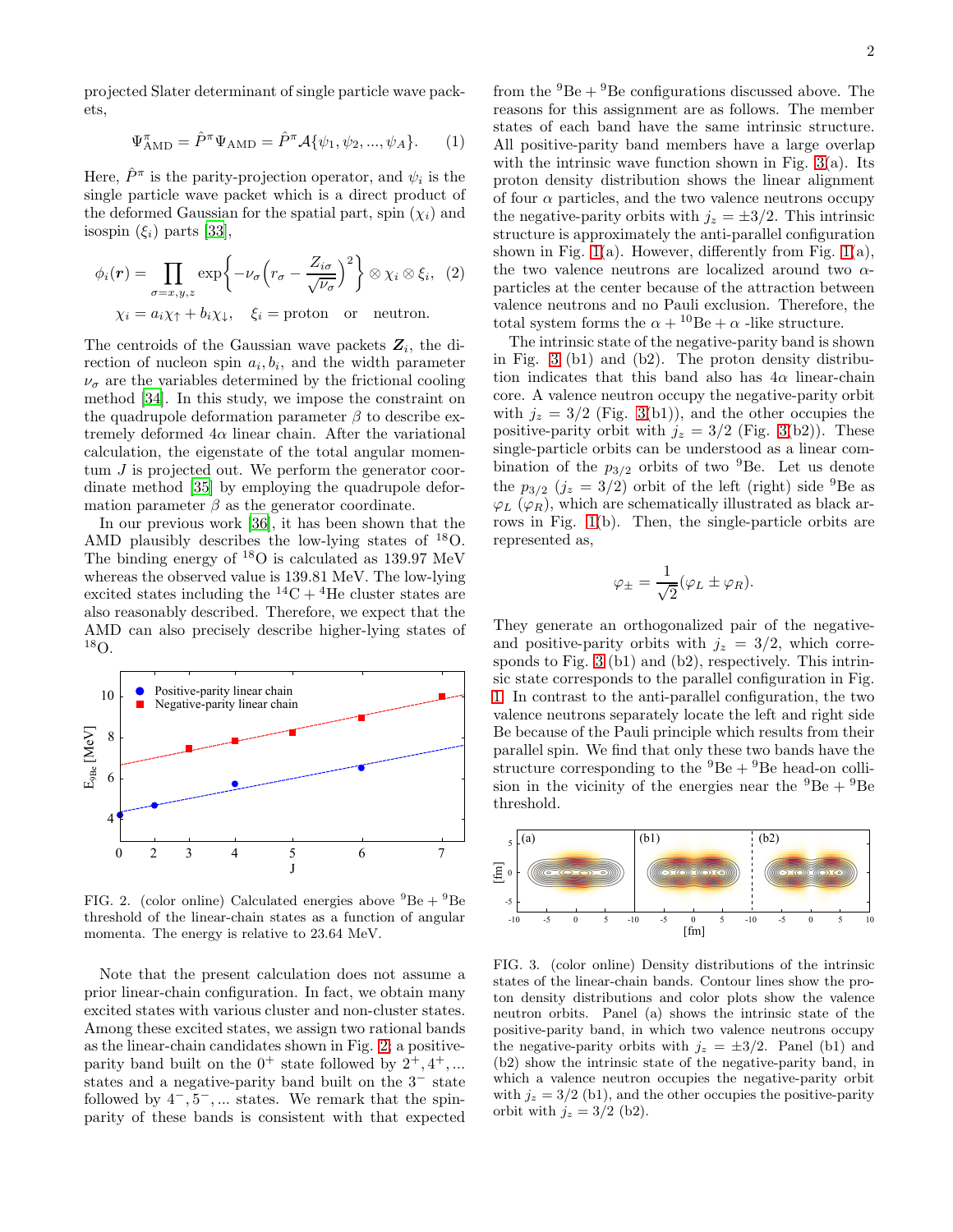These two bands have strongly deformed intrinsic shapes compatible with the  $4\alpha$  linear chain. The quadrupole deformation parameters of the positive- and negative-parity intrinsic states are equally  $\beta = 1.34$ . Consequently, they have enormous moment-of-inertia as large as  $\hbar/2\Im = 55$  keV for the positive-parity band and 58 keV for the negative-parity band. These are even larger than a rigid-rotor estimation,  $\hbar/2\Im = 85$  keV estimated as follows. The classical moment-of-inertia of the prolate spheroid with 2:1, 3:1, and 4:1 deformation satisfy the following relation,

$$
\Im_{2:1} : \Im_{3:1} : \Im_{4:1} = 5 : 15 : 34.
$$

Since the moment-of-inertia of the  $2\alpha$  and  $3\alpha$  linear chains are measured as  $\hbar/2\Im = 590$  keV  $(2\alpha + 2n)$  [\[37](#page-4-17)] and  $\hbar/2\Im = 190 \text{ keV}$  in  $(3\alpha + 2n)$  [\[15](#page-4-18)], the moment-ofinertia of  $4\alpha$  linear chain is estimated as  $\hbar/2\Im = 85$  keV.

Decay properties of the linear-chain states—In order to take a deep dive on the difference of the two linear-chain bands, we discuss their decay properties. Calculated excitation energies, partial  $\alpha$ -decay widths, and dimensionless reduced widths are listed in Table. [I.](#page-3-1) A dimensionless reduced width  $\theta_l^2(a)$  is defined by the ratio of the reduced width to Wigner limit,

$$
\theta_l^2(a) = \frac{a}{3} |ay_l(a)|^2,
$$
\n(3)

where  $y_l(a)$  is the reduced width amplitude,

$$
y_l(r) = \sqrt{\frac{A!}{A_{\rm C1}! A_{\rm C2}!}} \langle \phi_{\rm C1}[\phi_{\rm C2} Y_{l0}(\hat{r})]_{J^{\pi}M} |\Psi_{Mn}^{J\pi} \rangle, \quad (4)
$$

In the  $\alpha + {}^{14}C$  channel, the daughter nucleus  ${}^{14}C$  is assumed to be the  $0^+$  and  $2^+$  states of the  $3\alpha$  linear-chain states of <sup>14</sup>C studied in Ref.[\[19\]](#page-4-19). The reduced width in the  $\alpha + {}^{14}C(g.s.)$  is almost zero due to the extreme deformation of the  $4\alpha$  linear chain. The  $\alpha$ -decay properties are different between the  $K^{\pi} = 0^{+}$  and  $K^{\pi} = 3^{-}$  linear chains. The  $K^{\pi} = 0^{+}$  linear-chain states have very large  $\alpha$ -decay widths into the linear-chain states of <sup>14</sup>C. In particular, the widths to the  $\alpha + {}^{14}C(2^+; LC)$  channel are huge because of the strong angular correlation between the linearly aligned  $\alpha$ -particles. This character is in contrast to the Hoyle state where  $\alpha$  particles are weakly bound with  $l = 0$  and hence, the <sup>8</sup>Be( $0<sub>1</sub><sup>+</sup>$ ) component dominates [\[38](#page-4-20)]. The large reduced width amplitude for  $J^{\pi} = 0^{+}, 2^{+}, \dots$  is a significant linear-chain structure feature. As the  $^{14}$ C orientation is fixed, it does not become an eigenstate but a mixed state of angular momentum. The similar character was also discussed for the  $3\alpha$  linear chain of the carbon isotopes [\[19,](#page-4-19) [23](#page-4-8), [26\]](#page-4-10). The  $K^{\pi} = 3^{-}$  linear-chain states have almost zero  $\alpha$ -decay widths into the linear chain of  $^{14}$ C. It is clear because the both valence neutrons in the linear-chain states of <sup>14</sup>C are negative parity, as a result they are orthogonal with the linear chain of <sup>18</sup>O with the positive- and negative-parity valence neutrons shown in Fig. [3](#page-1-1) (b). In addition, we did not find the negative-parity  $3\alpha$  linearchain states of  ${}^{14}$ C with the positive- and negative-parity valence neutrons [\[19\]](#page-4-19). In present calculation, therefore, the  $K^{\pi} = 3^{-}$  linear-chain states do not decay to any  $\alpha + {}^{14}C$  channels.

Partial <sup>9</sup>Be-decay widths, and dimensionless reduced widths are listed in Table. [II.](#page-3-2) We consider the  ${}^{9}Be(3/2^-) + {}^{9}Be(3/2^-), {}^{9}Be(3/2^-) + {}^{9}Be(5/2^-)$  channels, where  ${}^{9}$ Be(3/2<sup>-</sup>) and  ${}^{9}$ Be(5/2<sup>-</sup>) are the ground and excited states of <sup>9</sup>Be. Characters of the decay widths are different between the  $K^{\pi} = 0^{+}$  and  $K^{\pi} = 3^{-}$  linear chains. The  $K^{\pi} = 0^{+}$  linear-chain states have very small widths into the  ${}^{9}Be + {}^{9}Be$  channel, which is consistent with the  $\alpha + {}^{10}Be + \alpha$  picture shown in Fig. [3](#page-1-1) (a). On the other hand, the  $K^{\pi} = 3^{-}$  linear-chain states show large <sup>9</sup>Be widths. Therefore, the  $K^{\pi} = 3^{-}$  linear chain manifests so strong  ${}^{9}Be+{}^{9}Be$  correlation shown in Fig. [1](#page-0-0) (b) and these linear-chain states can be observed by a  $^{9}Be+^{9}Be$  collision.

In order to clarify the characteristic <sup>9</sup>Be-decay modes, we calculate overlaps between the Brink and the AMD wave functions defined as,

$$
\mathcal{O}(r) = \frac{|\langle \Phi_{\text{BB}}^{K\pi}(r) | \hat{P}_{KK}^J | \Psi_{\text{AMD}}^{\pi} \rangle|^2}{|\langle \Phi_{\text{BB}}^{K\pi}(r) | \hat{P}_{KK}^J | \Phi_{\text{BB}}^{K\pi}(r) \rangle || \langle \Psi_{\text{AMD}}^{\pi} | \hat{P}_{KK}^J | \Psi_{\text{AMD}}^{\pi} \rangle|},\tag{5}
$$

where  $\hat{P}^{J}_{KK}$  is the angular momentum projection operator. The Brink wave functions  $\Phi_{\text{BB}}^{K\pi}(r)$  are constructed by the linearly alignment of two  ${}^{9}$ Be shown in Fig. [1;](#page-0-0) (a) anti-parallel  $\Phi_{\text{BB}}^{0+}(\vec{r})$  and (b) parallel  $\Phi_{\text{BB}}^{3-}(\vec{r})$  alignments.

$$
\Phi_{\rm BB}^{0+}(r) = \hat{P}^{\pi} \mathcal{A} \{ \phi_{\rm Be}^{jz=3/2}(-r/2) \phi_{\rm Be}^{jz=-3/2}(r/2) \}, \quad (6)
$$

$$
\Phi_{\rm BB}^{3-}(r) = \hat{P}^{\pi} \mathcal{A} \{ \phi_{\rm Be}^{jz=3/2}(-r/2) \phi_{\rm Be}^{jz=3/2}(r/2) \}.
$$
 (7)

Here, the wave function of  ${}^{9}$ Be is described as,

$$
\phi_{\text{Be}}^{jz} = \mathcal{A}\{\phi_{\alpha} \otimes \phi_{\alpha} \otimes (0p_{3/2})\},\tag{8}
$$

where  $(0p_{3/2})$  is represented by a infinitesimally shifted Gaussian wave packet based on the antisymmetrized quasicluster model [\[39](#page-4-21)]. Figure [4](#page-4-22) shows the calculated overlap as a function of the distance r. The  $K^{\pi} = 3^{-}$  linear chain has a large amount of overlap 0.84 with the Brink wave function  $\Phi_{\text{BB}}^{3-}(r=6.5 \text{ fm})$  shown in Fig. [1](#page-0-0) (b). On the other hand, the  $K^{\pi} = 0^{+}$  linear chain has a amount of overlap 0.52 with  $\Phi_{\text{BB}}^{0+}(r=5.0 \text{ fm})$  shown in Fig. [1](#page-0-0) (a). Compared to the  $K^{\pi} = 3^-$  linear chain, the <sup>9</sup>Be+<sup>9</sup>Be correlation is small in the  $K^{\pi} = 0^{+}$  linear chain. The  $K^{\pi}$  = 3<sup>-</sup> and  $K^{\pi}$  = 0<sup>+</sup> states have different features in the outer region. The  $K^{\pi} = 3^-$  state has more considerable overlap in the outer region than the  $K^{\pi} = 0^{+}$  state, with the outer peak position. At the present channel radius of 7.0 fm, the overlap of  $K^{\pi} = 3^{-}$  is one order of magnitude larger than that of  $K^{\pi} = 0^{+}$ , which leads to the much larger  ${}^{9}Be+{}^{9}Be$  decay width. Indeed, this difference is reflected in the difference of the <sup>9</sup>Be-reduced widths in Table. [II.](#page-3-2) The  $K^{\pi} = 0^{+}$  linear chain has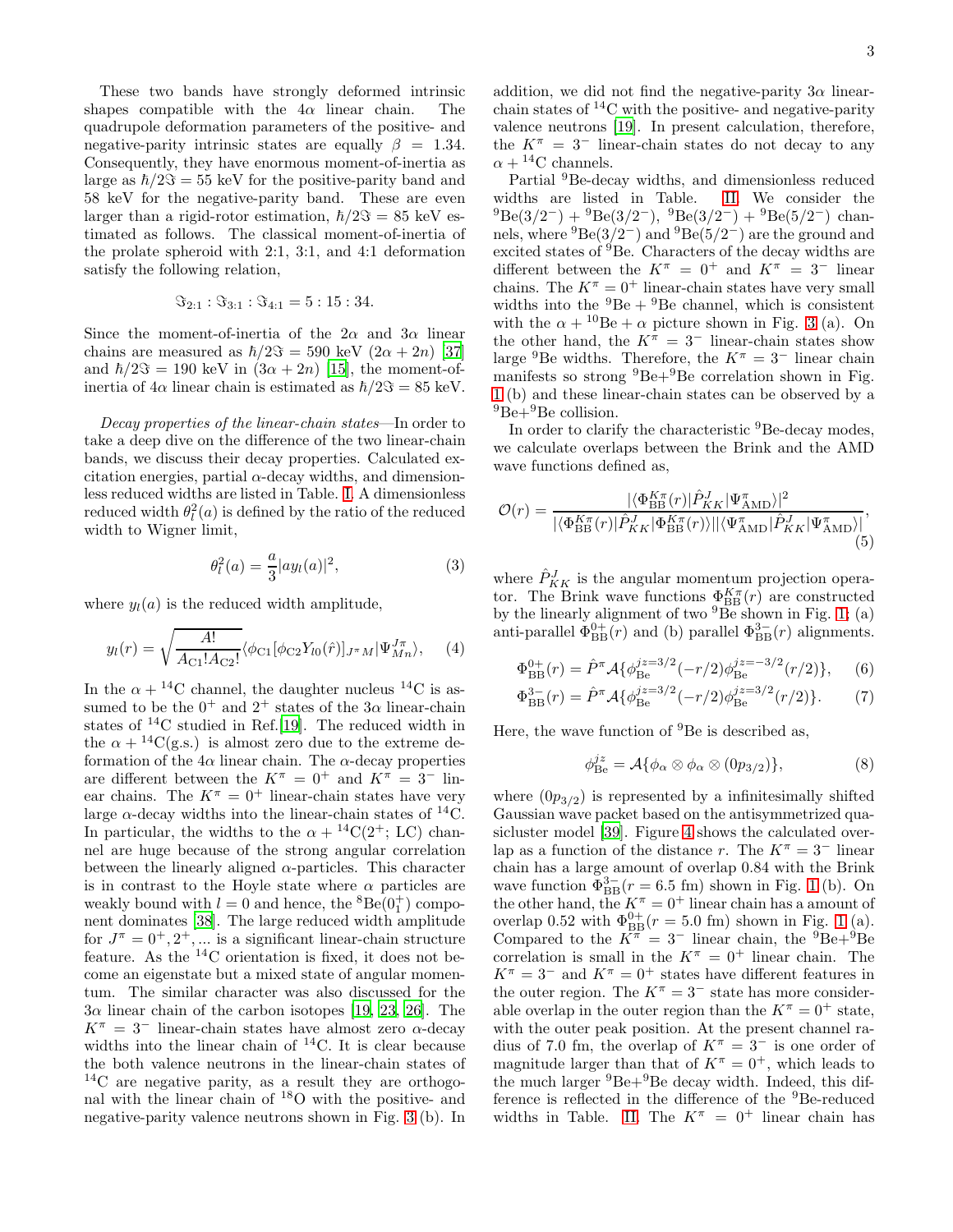| $J^{\pi}$ | $E_x$ [MeV] | $E_{\text{Be}}$ [MeV] | $\Gamma_{\alpha}(0^+; LC)$ [keV] | $\theta_{\alpha}^{2}(0^{+};$ LC) $[\times 10^{-2}]$ | $\Gamma_{\alpha}(2^+; LC)$ [keV] | $\theta_{\alpha}^{2}(2^{+};$ LC) [ $\times 10^{-2}$ ] |
|-----------|-------------|-----------------------|----------------------------------|-----------------------------------------------------|----------------------------------|-------------------------------------------------------|
| $0^+$     | 27.85       | 4.21                  | 382                              | 8.21                                                | 1136                             | 31.8                                                  |
| $2^+$     | 28.32       | 4.68                  | 346                              | 7.70                                                | 1044                             | 13.4 $(l = 4)$                                        |
| $4^+$     | 29.37       | 5.73                  | 288                              | 3.51                                                | 918                              | 5.37 $(l = 2)$                                        |
| $6+$      | 30.16       | 6.51                  | 160                              | 5.39                                                | 572                              | 10.2 $(l = 4)$                                        |
| $3-$      | 31.09       | 7.45                  | $\theta$                         | 0.00                                                | $\theta$                         | 0.00                                                  |
| $4-$      | 31.46       | 7.82                  | $\overline{0}$                   | 0.00                                                | $\theta$                         | 0.00                                                  |
| $5-$      | 31.86       | 8.22                  | $\theta$                         | 0.00                                                | $\theta$                         | 0.00                                                  |
| $6-$      | 32.58       | 8.95                  | $\overline{0}$                   | 0.00                                                | $\Omega$                         | 0.00                                                  |
| $7-$      | 33.68       | 10.0                  | $\theta$                         | 0.00                                                | $\overline{0}$                   | 0.00                                                  |

<span id="page-3-1"></span>TABLE I. Excitation energies, energies above  ${}^{9}Be + {}^{9}Be$  threshold, partial  $\alpha$ -decay widths and dimensionless reduced widths of the 4 $\alpha$  linear-chain states. <sup>14</sup>C is assumed to be the 0<sup>+</sup> and 2<sup>+</sup> states of the linear-chain band. The channel radius is 7.0 fm.

<span id="page-3-2"></span>TABLE II. Partial <sup>9</sup>Be-decay widths and dimensionless reduced widths of the  $4\alpha$  linear-chain states. <sup>9</sup>Be(3/2<sup>-</sup>) + <sup>9</sup>Be(3/2<sup>-</sup>) and  ${}^{9}Be(3/2^-) + {}^{9}Be(5/2^-)$  are assumed. The channel radius is 7.0 fm.

| $J^{\pi}$ | $E_x$ [MeV] | $E_{\text{Be}}$ [MeV] | $\lceil \text{keV} \rceil$<br>$\Gamma_{\rm Be}(3/2^-)$ | $\theta_{\text{Be}}^2(3/2^-)[\times 10^{-2}]$ | $\Gamma_{\rm Be}(5/2^-)$<br>$[\text{keV}]$ | $\theta_{\text{Be}}^{2}(5/2^{-})[\times 10^{-2}]$ |
|-----------|-------------|-----------------------|--------------------------------------------------------|-----------------------------------------------|--------------------------------------------|---------------------------------------------------|
| $0^+$     | 27.85       | 4.21                  | 6                                                      | 0.31                                          | 9                                          | $0.52$ $(l = 2)$                                  |
| $2^+$     | 28.32       | 4.68                  | 6                                                      | 0.30                                          | 8                                          | $0.23$ $(l = 4)$                                  |
| $4^+$     | 29.37       | 5.73                  | 6                                                      | 0.14                                          | 8                                          | $0.10$ $(l = 2)$                                  |
| $6^+$     | 30.16       | 6.51                  | 4                                                      | 0.32                                          |                                            | $0.25$ $(l = 4)$                                  |
| $3-$      | 31.09       | 7.45                  | 264                                                    | 5.37 $(l = 1)$                                | 253                                        | 1.84 $(l = 1)$                                    |
| $4-$      | 31.46       | 7.82                  | 151                                                    | 3.02 $(l = 3)$                                | 144                                        | $0.92$ $(l = 3)$                                  |
| $5-$      | 31.86       | 8.22                  | 335                                                    | 5.81 $(l = 3)$                                | 278                                        | 2.21 $(l = 3)$                                    |
| $6-$      | 32.58       | 8.95                  | 307                                                    | 6.33 $(l = 5)$                                | 245                                        | 2.10 $(l = 5)$                                    |
| $7-$      | 33.68       | 10.0                  | 281                                                    | 4.87 $(l = 5)$                                | 251                                        | 1.51 $(l = 5)$                                    |

the weak  ${}^{9}Be+{}^{9}Be$  correlation so that the  ${}^{9}Be$ -reduced widths are small, while the  $K^{\pi} = 3^{-}$  linear chain has so strong  ${}^{9}Be+{}^{9}Be$  correlation that the member states have large  $9B$ e-reduced widths. Therefore, we conclude that the  $K = 3^-$  linear-chain states of <sup>18</sup>O can be observed by a  ${}^{9}Be+{}^{9}Be$  resonant scattering shown in Fig. [1](#page-0-0) (b).

Summary—In summary, we have presented the first assessment of the  $4\alpha + 2n$  linear-chain configuration in <sup>18</sup>O using the AMD calculation. There are two different  $4\alpha$  linear-chain bands,  $K^{\pi} = 0^{+}$  and  $K^{\pi} = 3^{-}$ . We predict their excitation energies, moment-of-inertia,  $\alpha$ -, and <sup>9</sup>Be-decay widths. In both bands, the momentof-inertia is rather large, which is a strong evidence for the extreme deformation. The two types of linear chains show different decay properties. The  $K^{\pi} = 0^{+}$  linearchain states show large decay widths into the  $\alpha + {}^{14}C(LC)$ channel while the  $K^{\pi} = 3^-$  linear-chain states show large those into the  ${}^{9}Be + {}^{9}Be$  channel. In order to clarify this

difference, we calculate the overlaps with the  ${}^{9}Be+{}^{9}Be$ Brink wave functions. As the results, the  $K^{\pi} = 0^{+}$  linear chain has small overlap while the  $K^{\pi} = 3^-$  linear chain has large overlap. It means that the  $K^{\pi} = 3^-$  linear chain shows a strong  ${}^{9}Be+{}^{9}Be$  correlation. Therefore, we expect that the linear chain of <sup>18</sup>O can be produced by the head-on  ${}^{9}Be+{}^{9}Be$  collision. We believe that these are promising properties that can be investigated in future experiments and establish the existence of the exotic  $4\alpha$ linear chain.

We thank Prof. M. Ito and Dr. H. Yamaguchi for useful discussions. This calculation has been done on a supercomputer at Research Center for Nuclear Physics, Osaka University. The authors acknowledge the support of the collaborative research program 2021 at Hokkaido University. This work was supported by the JSPS KAK-ENHI Grant No. 19K03859.

- <span id="page-3-0"></span>[1] M. Seya, M. Kohno, and S. Nagata, Prog. Theor. Phys. 65, 204 (1981).
- [2] W. von Oertzen, Z. Phys. A 354, 37 (1996); ibid. 357,